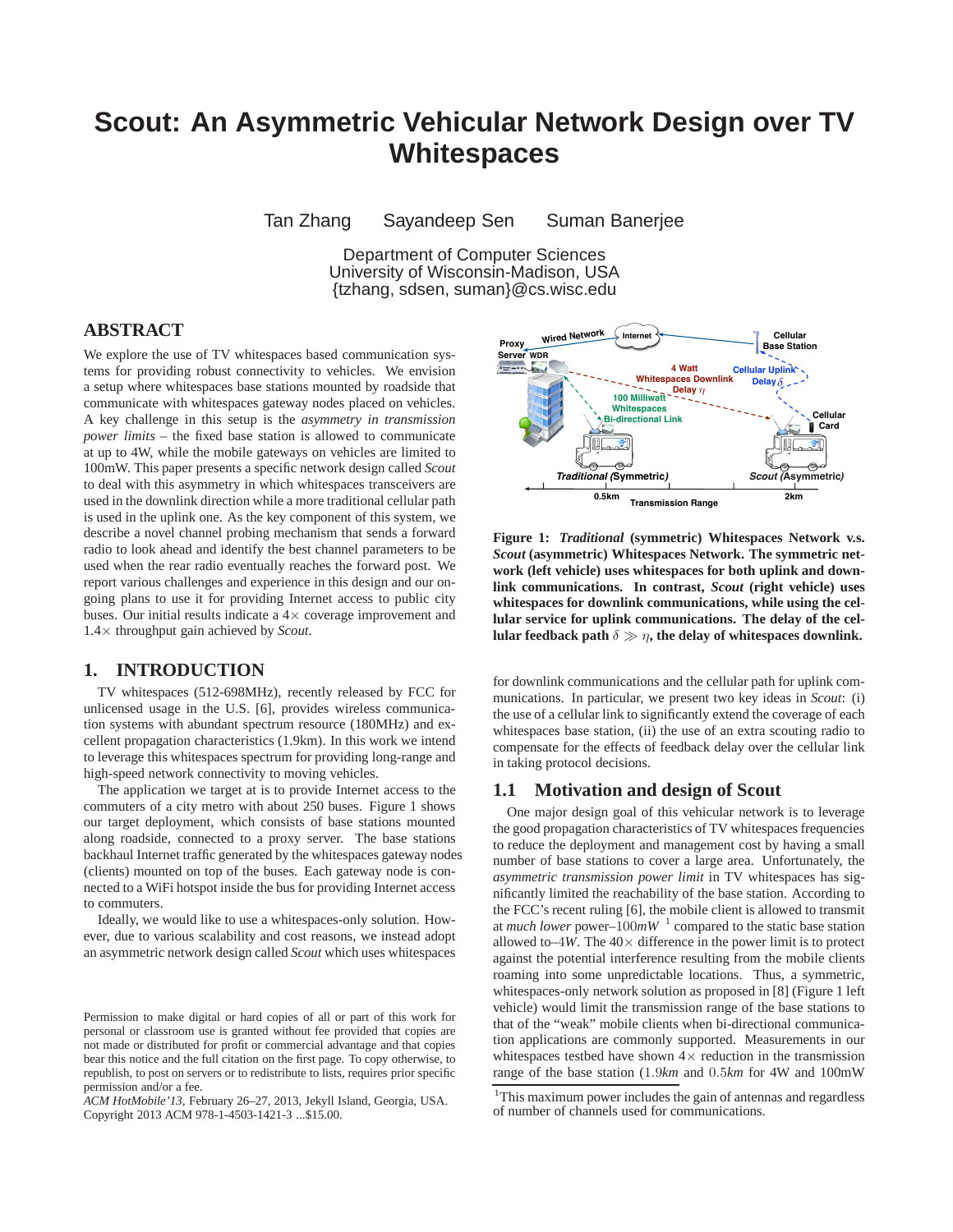

**Figure 2: Diagram of** *Scout* and *Single***.**  $\lambda$  is the antenna sepa**ration,**  $\tau$  **is the antenna alignment period and**  $\delta$  **is the cellular delay.**  $\tau \geq \delta$ .

respectively) in a symmetric network design. To address this problem, we design *Scout* which has the following characteristics.

**(i) An asymmetric network design for improving the coverage of base stations:** Figure 1 (right vehicle) shows *Scout*, an asymmetric network architecture to deal with the problem of power asymmetry. *Scout* uses different technologies for uplink and downlink communications. The downlink connection (from the base station to the bus) is over whitespaces frequencies, while the uplink (from the bus to the base station) is over cellular. Thus, *Scout* leverages the ubiquitous cellular connectivity to circumvent the "weak" whitespaces uplink, in turn enabling each whitespaces base station to extend the bi-directional communication range to a maximum. Furthermore, since the downlink load is reported to be dominant in many network applications (10× in WiRover [7]), *Scout* is efficient in utilizing whitespaces spectrum to transmit the majority of data. In our current implementation, we use a WiFi-based whitespaces hardware in [16] for downlink and 3G for uplink communications.

Unfortunately, the operation of the asymmetric network is plagued by the *high feedback latency* in the cellular uplink, which is 10–  $500\times$  of the packet transmission duration in whitespaces communications. The problem is exacerbated by vehicle mobility which causes rapid change of communication environment. Since most of wireless communication systems rely on channel feedback for making protocol decisions at different layers of the stack, e.g., PHY data rate, FEC at the MAC layer as well as congestion control, error recovery at the transport layer, the poor feedback accuracy can significantly degrade backhaul performance. To tackle the problem of slow uplink, we present our second technique of using an extra radio to measure channel condition for a location in advance. This information is then used for optimizing various transmission decisions for another radio by the time it reaches that specific location. **(ii) A scouting radio for channel estimation:** The core intuition of our work comes from the observation that the location of a vehicle has a profound effect on the channel characteristics experienced by a radio mounted on the vehicle [11, 12, 14]. For instance, a vehicle traveling behind a building is observed to have much worse reception than driving in line-of-sight to the base station. To leverage this channel property, we place a scouting radio at the head of the vehicle (front radio) as shown in Figure 2. This front radio passively monitors the downlink traffic at the current location l. It sends back the observed channel information, e.g., packet loss rates, to the base station over the cellular link. After time  $\tau$ , the receiving radio placed at the rear of the vehicle (rear radio) reaches the same location  $l$ . The base station can utilize the channel observation made at  $l, \tau$  time ago to adjust its transmission for the rear radio.

While the proposed scheme is incapable of tracking fast fading, we will show in Section 2 that channel estimates made by the scouting radio is still beneficial in estimating different link char-



**Figure 3: Experiment setup.**

acteristics. This in turn leads to better protocol decisions and ultimately improves the overall performance of the vehicular Internet access. Furthermore, the idea of adding one scouting radio is complementary to various diversity combining techniques used in existing multi-antenna systems, which we will discuss in Section 6.

In this paper, we highlight the efficacy of the scouting radio based mechanism by showing that it can enhance the performance of rate adaptation. We emphasize that *while the problem of rate adaptation has been well studied in a traditional, symmetric communication system, it is unique in our asymmetric network with a feedback link hundred times slower than the forward path.*

**Comparison with cellular technologies:** Finally, we note that cellular technologies (3G, LTE, WiMax, etc.) also successfully address the problem of providing long-range network coverage to mobile clients with weak transmission power. Unfortunately, translating the gains achieved in *licensed bands* by the cellular technologies to operate over *opportunistic* TV whitespaces appears nontrivial. One of the major challenges is that traditional cellular technologies require centralized coordination by the base station to tightly control the transmission power of each mobile station [5, 18] for managing interference. This allows low power mobile clients to communicate successfully with cellular base stations. However, in the whitespace domain the base station would be incapable of controlling other unlicensed devices potentially using an entirely different communication protocol. The uncoordinated interference is likely to overwhelm the weak uplink signal. *Scout* is robust to interference by communicating the uplink traffic over the licensed spectrum.

In contrast to a symmetric cellular solution over the licensed spectrum, *Scout* offloads the majority of traffic over TV whitespaces. The abundant free spectrum leads to better performance and lower spectrum cost if a pre-paid cellular billing option is available.

#### **1.2 Contributions**

Our contribution in this work is two-fold. First, we present an asymmetric network architecture–*Scout* which efficiently uses TV whitespaces for providing wide-area network connectivity to vehicles. Second, as a key component in *Scout*, we propose a novel channel probing framework to address the problem of feedback delay, enabling our system to extract most benefits out of TV whitespaces. Based on our trace driven simulation, *Scout* can extend the coverage of the base station by  $4 \times$  and achieve a median throughput improvement of 1.4×.

# **2. FEASIBILITY OF SCOUT**

In this section, we validate the feasibility of *Scout*. We begin by explaining our experiment setup.

# **2.1 Experiment setup**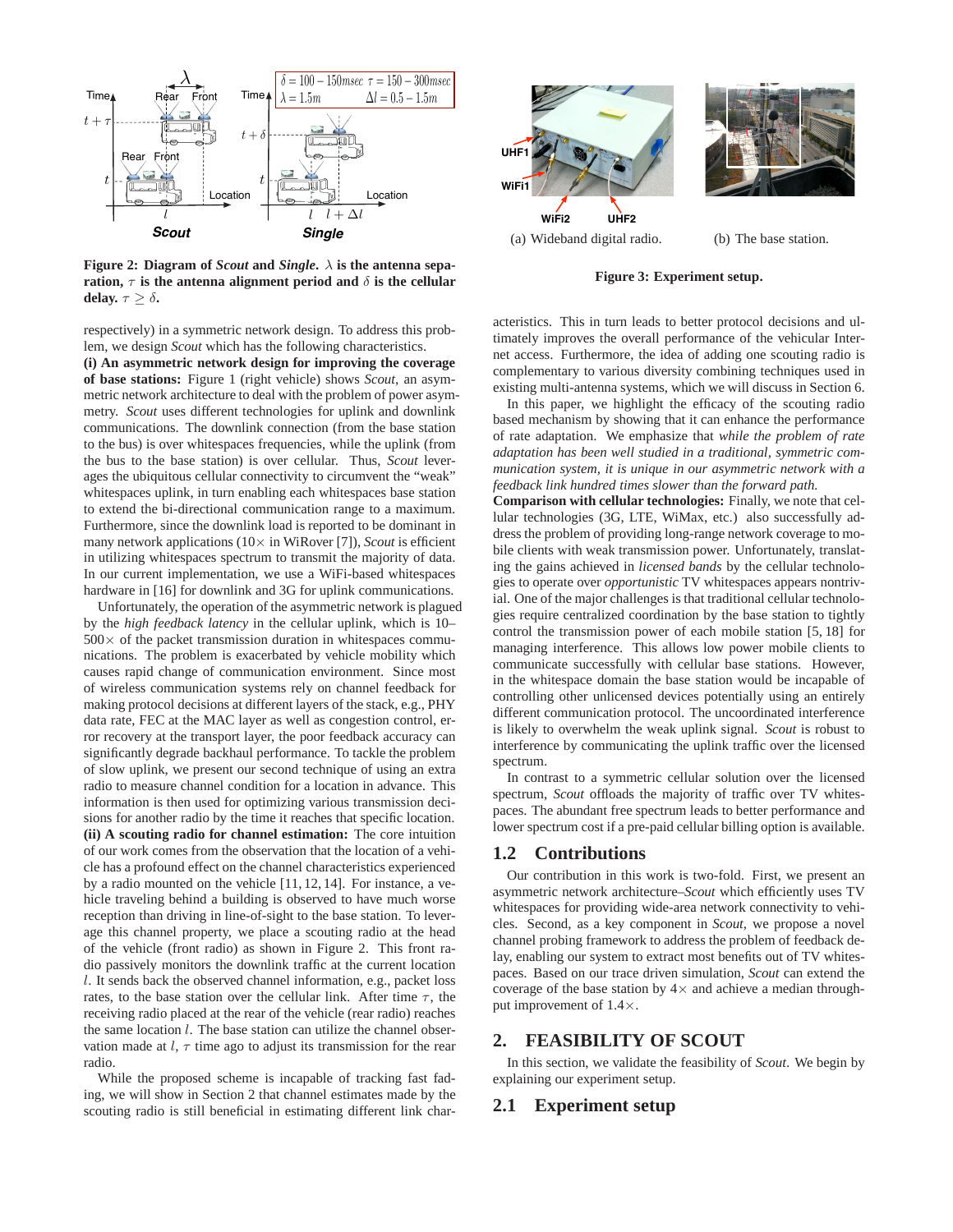**Radio platform:** Figure 3(a) shows our radio platform, called the Wide Band Digital Radio (WDR). It performs a frequency translation function similar to the KNOWS platform [1]. With two independent signal processing paths, the WDR can simultaneously translate two signals between the UHF band and the ISM band. This enables us to use a single WDR radio to process signals received from both antennas at the client. The converted signals are fed to WiFi cards for the baseband processing. Due to some hardware limitations, the current version of WDR can support 802.11 b/g data rates up to 18Mbps.

**Testbed:** Our testbed currently includes a base station and a mobile client. The base station consists of a host machine, a WDR radio, a high-gain power amplifier and a directional TV antenna, as shown in Figure 3(b). The total transmission power at the base station is 3.8W. For the mobile client, we use a vehicle carrying one WDR radio and two omni-directional antennas. The downlink communications are configured at a center frequency of 662MHz with a bandwidth of 20MHz according to a spectrum occupancy database [19].

**Metrics:** We measure the loss rate calculated for every 10 contiguous packets at the same fixed data rate. We use it as an indicator of channel quality for a given location and at a given time. We then calculate the magnitude of difference in loss rates under different time separations to classify whether channel condition has changed with varying location or time (or both). We denote this time separation as a *lag* in the following discussion.

#### **2.2 Validation of intuition**

The feasibility of *Scout* can be ascertained by comparing the following two approaches, which are shown in Figure 2. In *Scout*, suppose the front radio measures the loss property at location  $l$ , time  $t$ . How accurate is this measurement in predicting the channel condition for the rear radio when it reaches the same location  $l$  at time  $t + \tau$ ? We contrast this with the other alternative of a single radio (*Single*). In the single radio scenario, the only radio will estimate the loss property at location  $l$  at time  $t$ , and use this estimate to predict its performance at location  $l + \Delta l$  at time  $t + \delta$ .

To understand the stability of channel loss properties as only a function of time, we present the variation of loss rates for the same locations with different lags. We measure this by placing a single radio mounted atop a car at 12 equally spaced locations on a 200m road stretch. Figure 4 (*Single static*) shows that loss variation remains small with a lag below 300*msec* for all the measured **locations** 

We next determine the stability of loss measurements done by the same single radio as a function of both time and location. The speed of the vehicle is between 5m/s (18 km/hr) and 10m/s (35 km/hr), which is typical for urban area due to the 40km/hr speed limit. As can be seen from Figure 4 (*Single* 10m/s and 5m/s), the difference in loss rates increases drastically with increasing lags. The degree of variation is expected as the single radio system is measuring the loss rates at different locations and different time. When using the stale channel observation to predict the loss rate, *Single* would make an estimation error of over 30% under the delay of 100–150*msec* in a 3G uplink.

We finally benchmark the mismatch in the loss rates under *Scout* setup with two radios (front and back) *at the same location* with different lags. The result is again shown in Figure 4 (*Scout variable speed*). We note that the difference in loss rates between two radios at the same location with a lag of 300*msec* remains a fifth of a single radio traveling at 10m/s speed. This demonstrates that *Scout* can indeed improve the channel estimation at a given location.

Based on this maximum lag, we choose the antenna spacing  $\lambda$  to



**Figure 4: Average of absolute loss difference at various lags for 12Mbps packets. The lag is the elapsed time between two measurements.** *Single* **denotes one radio and** *Scout* **is the two radio setup.**

be 1.5m and the driving speed 5–10m/s. This ensures that the highest  $\tau$  300*msec* (1.5m/5*m/s*) to be within this maximum threshold, and the lowest  $\tau$  150*msec* (1.5m/10*m/s*) to be greater than the typical cellular delay δ (100*msec*).

Finally, we note that adopting 4G LTE as the feedback link would introduce much lower latency (10–25ms). However, Figure 4 shows that it still leads to 15% - 20% estimation error which *Scout* can avoid. This justifies the effectiveness of *Scout* along the advancement of the cellular technology.

#### **3. DESIGN OF SCOUT**

In *Scout* we use a single radio at the base station for downlink transmission. At the client, we use the rear radio for packet reception, while leveraging the front radio to passively monitor the downlink traffic for channel estimation. The packet acknowledgments generated by both radios are sent over the cellular link to the base station.

To select a data rate for the rear radio at a given location  $l$ , we use the feedback previously generated by the front radio at  $l$ , combined with the feedback from the rear radio currently available at the base station. We use a GPS device at the client to relate a feedback from the front radio to the monitored location. The GPS device reports its reading once every second over the cellular uplink to the base station. We present the pseudo-code of *Scout* in Algorithm 3 and give a detailed explanation next.

**Combining feedback from dual radios:** In our deployment we observe mismatched reception performance between two radios when their antennas are mounted at different locations on top of the vehicle, e.g., different orientation and tilting. This difference is usually small enough for the two radios to experience a common channel trend. However, we find that selecting data rates solely based on the feedback from the front radio leads to sub-optimum performance.

In *Scout* we utilize the front radio to detect channel variation, while using the rear radio to identify a set of rate candidates to select from. Specifically, we use one of the existing algorithms, e.g., SampleRate, to select a preliminary data rate based on the stale feedback from the rear radio. This is shown in Line 1 of Algorithm 3. This rate is expected to work reasonably well under stable channel condition. Once we detect the change of channel condition at the front radio, we use the detected channel trend and the set of candidate rates successfully received by the rear radio to derive a more appropriate rate decision.

**Relating feedback to the observed location:** The accuracy of associating the feedback to its monitored location significantly affects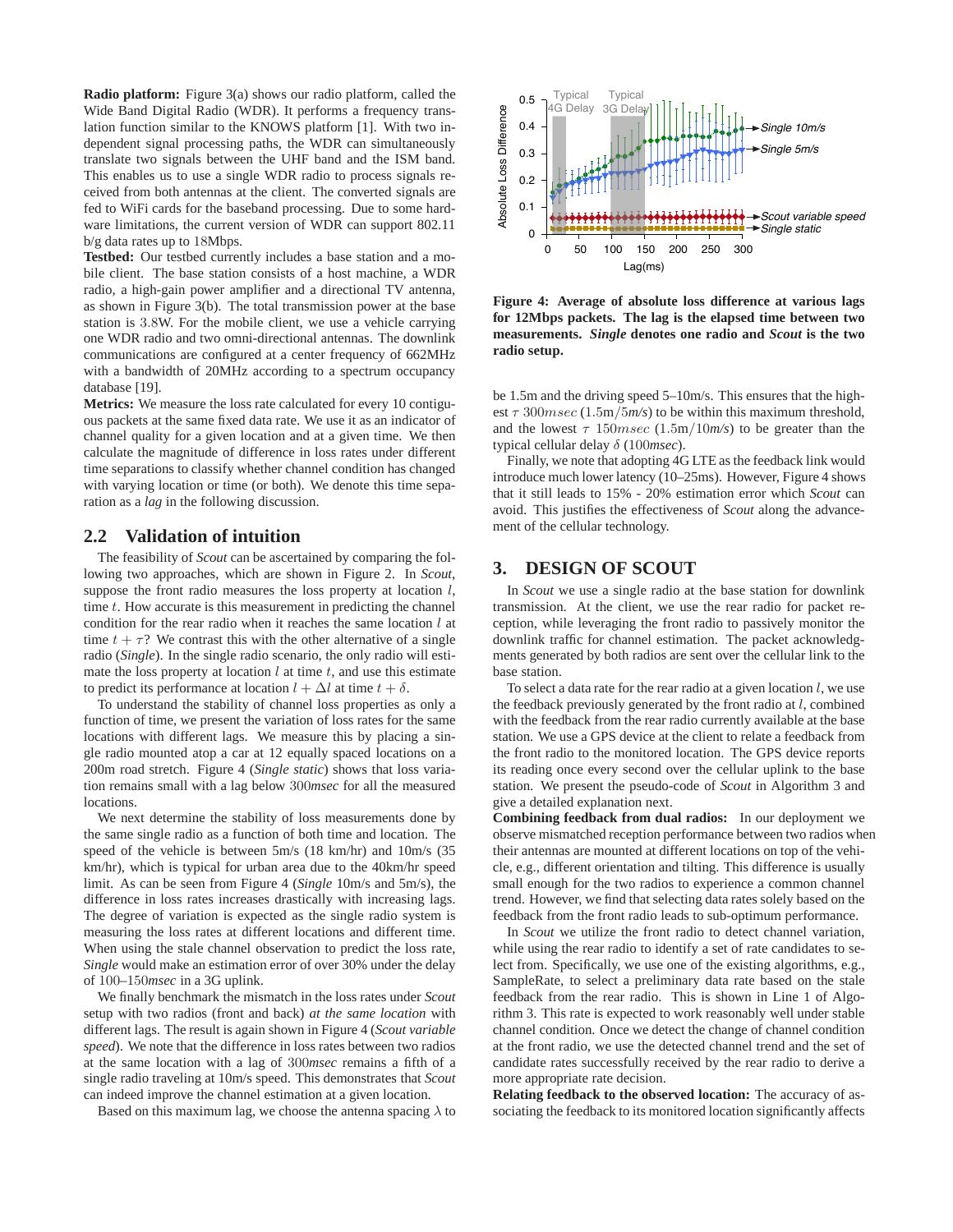**Algorithm 3.1:**  $SCOUT(t, \lambda, v, w, \mathcal{F}, \mathcal{R})$ 

| <b>INPUT</b> t: Current time, $\lambda$ : Antenna spacing.                                |
|-------------------------------------------------------------------------------------------|
| $v$ : Vehicle speed, $w$ : Window size.                                                   |
| $F$ : Set of ACKs from the front antenna.                                                 |
| $\mathcal{R}$ : Set of successful rates from the rear antenna.                            |
| <b>OUTPUT</b> rate: Selected rate.                                                        |
| $\tau = \lambda/v$                                                                        |
| $rate \leftarrow set \ origin \ rate(\mathcal{R})$<br>(1)                                 |
| $W_{cur} \leftarrow \{f_i : f_i \in \mathcal{F},  j - (t - \tau)  \leq w/2\}$<br>(2)      |
| $W_{prev} \leftarrow \{f_i : f_i \in \mathcal{F},  j - (t - \tau - w)  \leq w/2\}$<br>(3) |
| $var\_detected \leftarrow detect\_variation(W_{cur}, W_{prev})$                           |
| <b>if</b> var detected $\lt 0$                                                            |
| <b>then</b> $rate \leftarrow set_{lower\_successful\_rate}(rate_{prev}, R)$<br>(4)        |
| <b>else if</b> var detected $>0$                                                          |
| <b>then</b> rate $\leftarrow$ set_higher_successful_rate(rate <sub>prev</sub> , R)<br>(5) |
| return $(\text{rate})$                                                                    |

the performance of *Scout*. For example, Figure 4 shows that a location error of 3m (corresponding to 300ms lag at 10m/s speed) can lead to 40% off in loss estimation. Unfortunately, our low priced GPS modules have a positioning inaccuracy on the order of 10m.

To circumvent this problem, we use the speed reading  $v$  reported by the GPS instead of the geo-location reading since it has a much higher accuracy–0.1m/s. We calculate the radio alignment period  $\tau$ , which is the time elapsed for the rear radio to reach the same location  $l$  since the front radio was previously at  $l$  (Figure 2). We calculate this period with the formula  $\tau = \lambda/v$  where  $\lambda$  is the fixed antenna separation. Note that  $v$  remains constant in our calculation considering the short GPS updating interval (1*second*). We then retrieve a window of ACK packets  $W_{cur}$  generated by the front radio  $\tau$  time ago, which is the desired feedback observed at location l (Line 2 in Alg. 3). Since  $\tau$  is small (< 300*msec*), the positioning inaccuracy of *Scout* is below 3cm (0.1*m/s* × 300*msec*).

**Detecting channel variation:** To this purpose, we analyze the error performance between the feedback  $W_{\mathrm cur}$  generated by the front radio at location  $l$ , and another window of ACKs  $W_{prev}$  generated prior to  $W_{cur}$  (Line 3 in Alg. 3). We compare the packet loss of each common data rate between these two windows of packets. If the loss rate of a given data rate in  $W_{cur}$  increases (decreases) by at least  $\alpha$  ( $\beta$ ) fold over  $W_{prev}$ , we conclude that the error performance of that data rate has changed. We use a voting mechanism to combine results for all the data rates to determine the trend of channel variation. We empirically set  $\alpha$  and  $\beta$  at a large value– 0.5 to prevent *Scout* from reacting to random channel fluctuation. We configure the time duration of  $W_{cur}$  and  $W_{prev}$  to be 25ms to collect sufficient, yet relevant feedback.

**Adjusting data rates in response to channel variation:** Based on the detected trend of channel variation, we select the next higher or lower data rate to the previous rate decision, but only from a set of candidate rates recently succeeding at the rear radio (Line 4-5 of Alg. 3). By doing so, we can choose a rate not only suitable for the current channel condition but also consistent with the reception performance of the rear radio.

#### **4. IMPLEMENTATION**

We implement *Scout* at a 3.5 layer on top of the cellular and whitespaces links as shown in Figure 6. To provide a single link abstraction, we leverage a virtual network device in Linux called *TUN*, and have the base station and the client exchange application data through it. We create a user-space program passing packets between *TUN* and one of the underlying network interfaces, i.e.,



**Figure 6: Implementation of** *Scout* **with** *TUN* **devices.**

cellular and whitespaces. For downlink communications, the program running at the base station reads the application data from *TUN*, sending them through the whitespaces interface (ath0). At the client, the program delivers downlink packets received by the rear whitespaces radio (ath1), and sends them via *TUN* to the application. This client program also generates ACKs for the packets received by both whitespaces radios (ath0 and ath1), sending them with the GPS readings to the base station over the cellular link.

We configure the whitespaces radio at the base station to operate in the WiFi broadcast mode. This prevents any client radio from generating MAC layer ACK over the whitespaces, while having both client radios to receive the downlink packets for *Scout*. We enable the base station to control the broadcast data rate by appending a control header in each downlink packet, and modify the Ath5k driver to accept this control information.

We implement the user-space program in 4500 lines of C<sup>++</sup> and add about 20 lines of C code in the Ath5k driver.

#### **5. EVALUATION**

We evaluate the performance of *Scout* after integrating it with two popular rate adaptation algorithms, SampleRate [4] and RRAA [21]. We denote the enhanced algorithms as Scout-Sample and Scout-RRAA. We have found that *Scout* achieves median throughput improvement of 38% and 39% over SampleRate and RRAA.

**Methodology:** We use trace-driven emulation as a preliminary evaluation of *Scout*, with real trace captured in TV whitespaces. For trace collection, we use a similar approach as in AccuRate [15] by instructing the base station to transmit short back-to-back packets (200 byte), using 8 802.11 b/g data rates up to 18Mbps alternatively. We then use two radios at the client to capture packet traces from 10 drives along a 1.5km bus route. The distance between the base station and the client is about 200–750m, and the vehicle speed is about  $18 - 35$  km/hr, which is typical for our city metro. We choose the antenna spacing to be  $1.5m$  as described in Section 2. We term each set of 8 contiguous packets at all different rates as a *packet train*.

For our emulation, we make each algorithm select one data rate in each packet train. If the chosen rate belongs to one of the successful rates in the current train, we conclude that this rate succeeds in the duration of this train and vice versa. We then calculate the throughput of different algorithms based on these results. To emulate the feedback delay (typically 100ms in our testbed), we provide each algorithm with feedback generated by both radios 100ms ago at the client for rate selection.

We empirically adjust the sampling interval of SampleRate from 10 packets to once every train (8 packets). We further set the size of estimation window for both algorithms to be 10 trains, which is found to perform best in our emulation.

**Throughput:** We calculate the throughput of different algorithms in each 50m road segment to evaluate performance improvement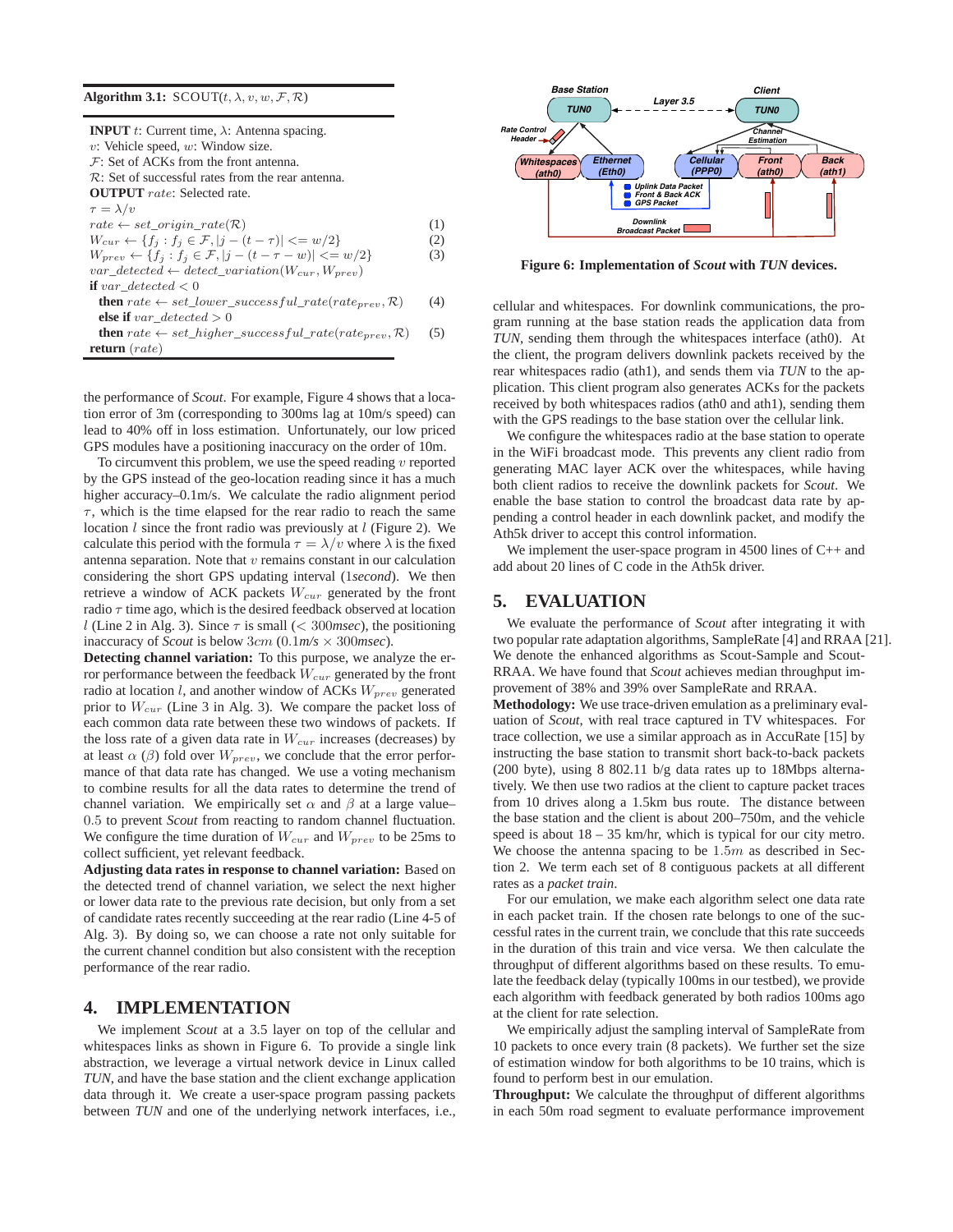

**Figure 5: Experiment results. (a) CDF of throughput improvement of Scout-RRAA and Scout-Sample over RRAA and SampleRate. (b) CDF of timing errors in detecting channel variation. (c) A snapshot for rate decisions made by different algorithms.**

of *Scout* under different road conditions<sup>2</sup>. The average throughput from 10 drives is 5.5Mbps and 5.2Mbps for Scout-Sample and Scout-RRAA respectively. Figure 5[a] shows the CDF of throughput improvement achieved by Scout-Sample and Scout-RRAA over SampleRate and RRAA. We observe a median throughput gain of 38% and 39%, and an upper quartile gain of 57% and 48%. We expect more improvement when higher data rates are available.

**Timeliness in adapting to channel variation:** To this purpose, we benchmark the time offset of different algorithms to an optimum algorithm in adapting to channel variation. The optimum algorithm selects the highest successful data rate in each train. Specifically, we record the time of data rate changes made by different algorithms, and measure the absolute time difference for each rate change between algorithms under study to the optimum algorithm. We denote each time difference as a timing error. Figure 5[b] shows the CDF of timing errors of different algorithms. We observe 31% and 21% of the case when Scout-RRAA and Scout-Sample have detected channel variation at the exact time. In contrast, RRAA and SampleRate have only detected 4% of channel variation in a timely fashion. Thus, Scout-RRAA and Scout-Sample have achieved a  $8\times$  and  $5\times$  improvement in detection accuracy. We further report that the two *Scout* algorithms incur 5% more false positives than their original counterpart for detecting channel variation.

**Snapshot of different algorithms in operation:** We finally present a snapshot of rate decisions made by different algorithms in Figure 5[c]. First, we can observe a similar trend of channel condition observed by the two radios at the same location, when referring to ACKs previously generated by the front radio (Front ACKs) and the data rates selected by the optimum algorithm for the rear radio (Optimum). Second, Scout-RRAA accurately detects the channel variation, and adapts to a lower rate at the same time as the optimum algorithm does. In contrast, RRAA selects a lower rate at a much later time of 23 trains (about 115ms) due to the feedback delay. Finally, Scout-RRAA directly selects 11Mbps rate based on those candidate rates successfully received at the rear radio, rather than choosing the ineffective sequential rate–12Mbps as RRAA does.

# **6. DISCUSSION AND FUTURE WORK**

**Improving channel estimation:** In *Scout* the front radio at each mobile client monitors the downlink traffic broadcasted to *all the clients* for channel estimation. We expect this downlink traffic to be highly available when the number of clients served by a base station is high. As a performance enhancement, we intend to develop a mechanism for the base station to periodically send probe traffic upon detecting the downlink to be idle. Furthermore, we plan to investigate more sophisticated indicators, e.g., channel response for detecting channel variation.

**Fully leveraging the dual radios:** The *Scout* design currently uses one extra radio (front) solely for channel estimation. In our future work we intend to investigate different schemes in combining signals received by both radios to improve reception diversity, e.g., via maximum ratio combining [20] at the PHY layer or packet level combining [9] at the MAC layer.

**Scouting at different layers:** We intend to generalize the application of *Scout* feedback to enhance the performance of all layers of the network stack. For instance, at the MAC layer we can potentially apply forward error correction codes (FEC) and proactively duplicate downlink packets based on this feedback information. Similarly, at the transport layer we will leverage *Scout* to detect connection "blackout", and predicatively offload the traffic over the cellular link to prevent the slow start of TCP.

## **7. RELATED WORK**

We divide the related work into five categories, i.e., whitespaces networking, vehicular networking, multi-antenna systems, channel estimation and rate adaptation.

**Whitespaces networking:** A few research efforts [1, 10] have explored designing networks over TV whitespaces. WhiteFi [1], as the first whitespaces network, uses a symmetric network design with a WiFi-like protocol. SenseLess [10] is a network design that purely relies on a spectrum occupancy database to determine available channels. Built on these two pieces of work, *Scout* addresses the challenge of extending the coverage of a vehicular network, constrained by the unbalanced transmit power limit in a given free channel. In contrast to WhiteFi, *Scout* uses an asymmetric architecture consisting of one whitespaces link and one cellular link.

**Vehicular networking:** A large body of prior work [2, 3, 7, 11, 13] has been done for providing Internet connectivity into vehicles. The existing approaches can be categorized into cellular based solutions (MAR [13], WiRover [7]), WiFi based solutions (ViFi [3], MobiSteer [11]) or a combination of both (Wiffler [2]). In contrast to all these approaches, *Scout* explores a whitespaces based backhauling solution backed up by a cellular uplink. It achieves long-range and high-speed network connectivity by harvesting both the long propagation range (1.9km) and the abundant spectrum resource (180MHz) in TV whitespaces.

**Multi-antenna systems:** The design of multi-radio, multi-antenna

<sup>&</sup>lt;sup>2</sup>The reason for choosing the road segment to be 50m is to ensure that at least 5s trace is available for calculating each throughput sample.